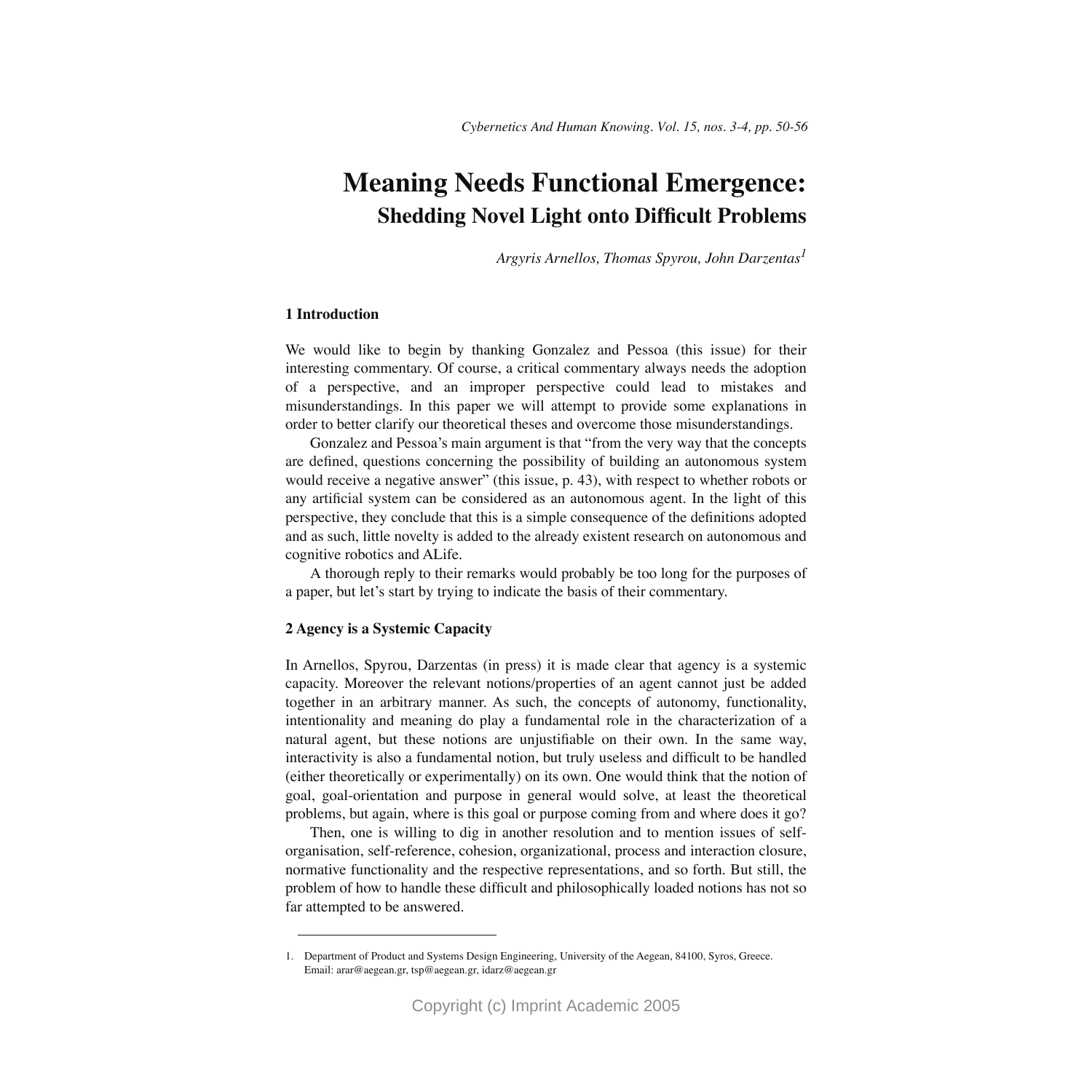### *Rejoinder* 51

It is this point that Gonzalez and Pessoa seem to neglect in their commentary. The work of Arnellos, Spyrou, Darzentas (this issue) is exactly on this track, as it is an attempt to provide a framework where all these theoretical notions can find a justifiable way to be integrated so that their emergence is naturalistically acceptable. Moreover, the second part of Arnellos, Spyrou, Darzentas (this issue) work tries to indicate and map these properties and their explicit or implicit consequences in the certain technical solutions being applied in the design of artificial agents.

Having said that and keeping in mind that we are aiming at a naturalized analysis of agency and of the emergence of agential capacities, it is very difficult that our thesis will not be shown as being prejudiced regarding a negative answer on the autonomy of contemporary artificial agents. However, the goal of Arnellos, Spyrou, Darzentas' work (this issue) is to provide a theoretical framework regarding the functional emergence of autonomy in an agent, to detect the gap between theoretical and practical aspects of analyzing and building autonomous agents and to provide some possible design guidelines.

As it was expected due to the theoretical emphasis of the paper, Gonzalez and Pessoa are criticizing whether the theoretical framework is essential for the arguments that are being developed. Certain disagreements are mentioned in their commentary. We will discuss each in turn.

## **3 Normativity via Functional Norms Precedes Intentional Behavior**

Gonzalez and Pessoa argue that in our theoretical framework "there seems to be no interest in explaining how teleological or intentional behavior can arise in previously non-teleological and non-intentional systems" (this issue, p. 45). In this case, the explanation for the emergence of normative function seems circular.

But this is not the case. In section 2.2 we specifically mention that the emergence of cohesion in a self-organising system is primarily solely due to its organizational (functional) dynamics. This cohesion, at least at this fundamental level, can only be explained with respect to the causal roles of the constituents and the relations among them. However, as it is also suggested in section 2.2, there are certain kinds of cohesion, with different types of correlations between the respective functional processes, and not all of this kinds of cohesion will provide a genuine autonomy for a system. One of these cases is the case of self-maintenant systems, which do not need to be living systems, but just non-living self-maintaining far-from-equilibrium systems, such as a candle, a flame, a tornado, and so forth. As Vehkavaara (2003, pp. 565-566) soundly states,

these systems are serving their self-interest and, as a consequence, are 'staying alive' (without being living), they are nevertheless not *trying* to serve it. Their self-interest is not *forcing* or 'suggesting' them to do anything. They are not *seeking* how they can survive, but they just *happen* to have such a structure that fulfills their sole self-interest and existential precondition for some period. There selfmaintenance does not yet give birth to any real growth or increase in complexity." (Vehkavaara, 2003, pp. 565-566, emphasis in the original).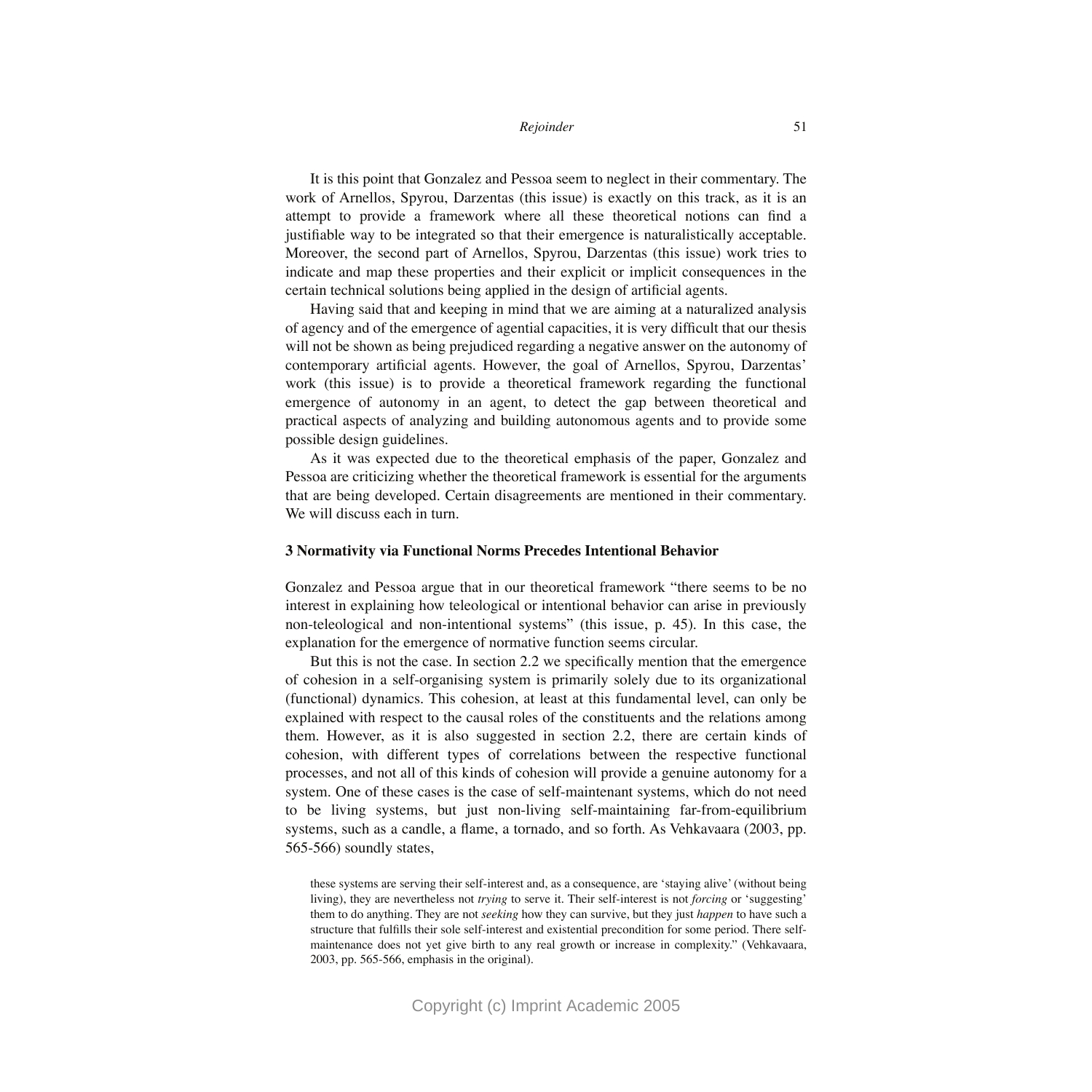Vehkavaara's suggestion is in accordance with our argument that for a selfmaintaining system this is the phase where constructive processes dominate the system through process closure. The result is a functionality which is unbreakably related to the maintenance of the systemic cohesion and in consequence, of its selforganisational dynamics. This is not a genuinely autonomous system, it is nonteleological and non-intentional and it is neither living nor representative one. However, this asymmetric functionality (between system and environment), which results in unintentional self-maintenance provides functional norms (i.e. primitive/ fundamental normativity), which forms the basis for the emergence of other more developed normative functions in the representative/interpretive phase of a system. But this organizational level will not come until life comes about. As it is thoroughly explained in section 2.3, this will not happen until the unintentional self-constructive processes are complemented with interactive processes forming an interpretive asymmetry, which also provides the capacity for "meaningful critique regarding the functional and the dysfunctional with respect to the maintenance of the system" (this issue, p. 26). This capacity is a normative one and such systems are truly autonomous. In this perspective, that case where "normative functions emerge as a contribution for the autonomy of the agent, and with the goal of satisfying the respective functional norms" (this issue, p. 27) cannot be considered as circular, but as vital for the maintenance and further enhancement of the autonomy of the system.

We are closing this remark by noting that the aspects of this section are highly related to the notions of *purpose* and to certain aspects of the *materiality* of the system under consideration. These aspects will be discussed in following sections.

# **4 Interaction Based on Thermodynamics Leaves no Room for non-Pragmatical Considerations**

Gonzalez and Pessoa agree that all the features we suggest in Arnellos, Spyrou, Darzentas (this issue) are essential to agency, but they are wondering if the emergence of such properties can be explained by a system's theoretic framework of second-order cybernetics, while on the same time, they are posing questions related to whether our view is a constructivistic or a realistic one.

This is a considerable remark by Gonzalez and Pessoa, which is difficult to be answered if one decides to stay merely in the constructivist camp. However, we have adopted a different view, where interaction complements the constructive dimension providing interpretive constitution to our theoretical framework (Arnellos, Spyrou, Darzentas, in press). That said, we have no problem translating from a constructivist language to a realist one, since in accordance with our theoretic framework, a nervous system organizes itself so that it computes a stable representation of reality as this representation emerges in the interaction of the system with its environment.

In this perspective, it seems that it cannot exist as a merely constructivist or realist view, since any construction should be able to be tested in the system and by the system itself, the possible representational error should be functionally available in the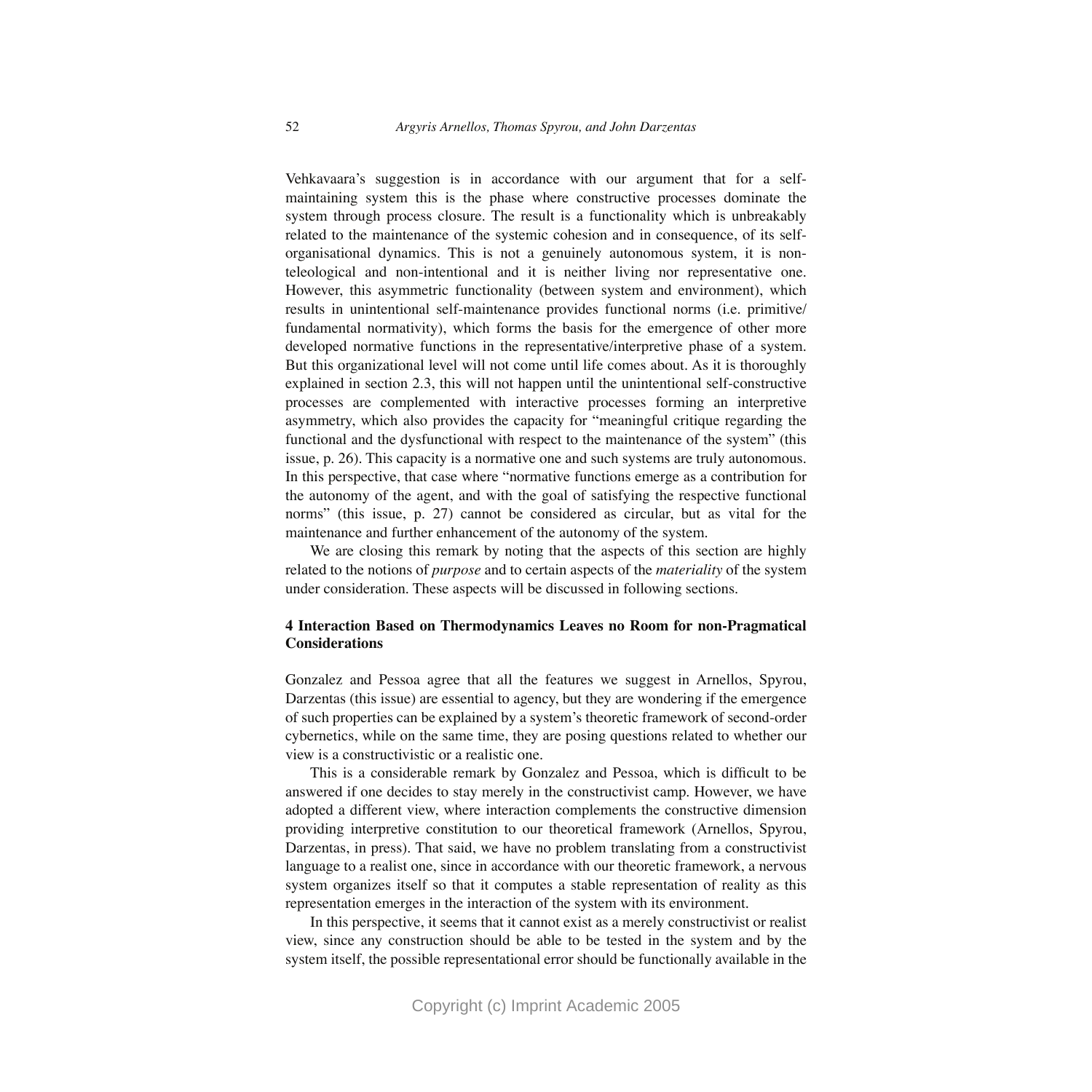system itself (Bickhard, 1993, 2000; Arnellos, Spyrou, Darzentas, in press) and the test will take place at the system's interaction with the environment. In other words, whatever the status of the external environment, the results of the interaction should be internally and functionally available.

However, Gonzalez and Pessoa continue their criticism by asking how we come to attribute autonomous self-organization and autopoiesis only to living agents, while we are also presenting the double closure of the sensorimotor system as a case of emergence and downward causation. First of all, this is not an artificial network, but a part of a greater living network of organizational processes, which cannot exist outside of it. This is the reason why Ziemke and Thieme's (2002) model cannot emerge on its own and it does not scale to greater levels of complexity. Again, Gonzalez and Pessoa ask about the means with which the kind of features being supported by such organizational networks may arise in phylogenesis and they are also asking why the artificial network suggested by Ziemke and Thieme's (2002) does not fulfill the characteristics for self-organization indicated by Collier (2004a).

We will try to answer these two comments using as a basis the criticism from Gonzalez and Pessoa on (this issue, p. 45), stating that our theoretical framework gives no emphasis to the concepts of *natural selection* and *noise*, as two essential concepts regarding the evolution of self-organising systems. Well, natural selection has many problems related to normative functionality (see e.g., Collier, 2004b), as this is defined and described in Arnellos, Spyrou, Darzentas (in press, this issue). The main problem is that in its abstract and disembodied version seems to be a possible solution to the problems discussed in the present paper, but once studied in its embodied version, the picture seems to turn upside down. Specifically, natural selection is not an abstract/formal process but an energetic/thermodynamic one. Its thermodynamic aspect is being taken care by the constructive/interactive processes of the system itself and as such, each noise triggering the self-organisation of the system is integrated into the respective functional processes, sometimes successfully and sometimes not. In either case, the phylogenetic aspects of such evolution are bounded to the materiality of the system and as Deacon (2006) suggests, in living systems selection is directly depended on the energetical aspects of the respective materiality.

Of course, the exact mechanisms are still unknown, but we have tried to provide some hints towards this direction by suggesting some logical features and conditions based on which such evolution could be started or even better, based on which a system can be said that it evolves while its interaction with the environment. However, the problem of the materiality of the system that would be able to support such features (process, interaction closure, formation of asymmetries that will result in the internal construction of new functions, etc.) remains. Nevertheless, we think that researchers of A-life should consider these features and conditions while trying to build systems that will develop intentions out of non-intentional dynamics.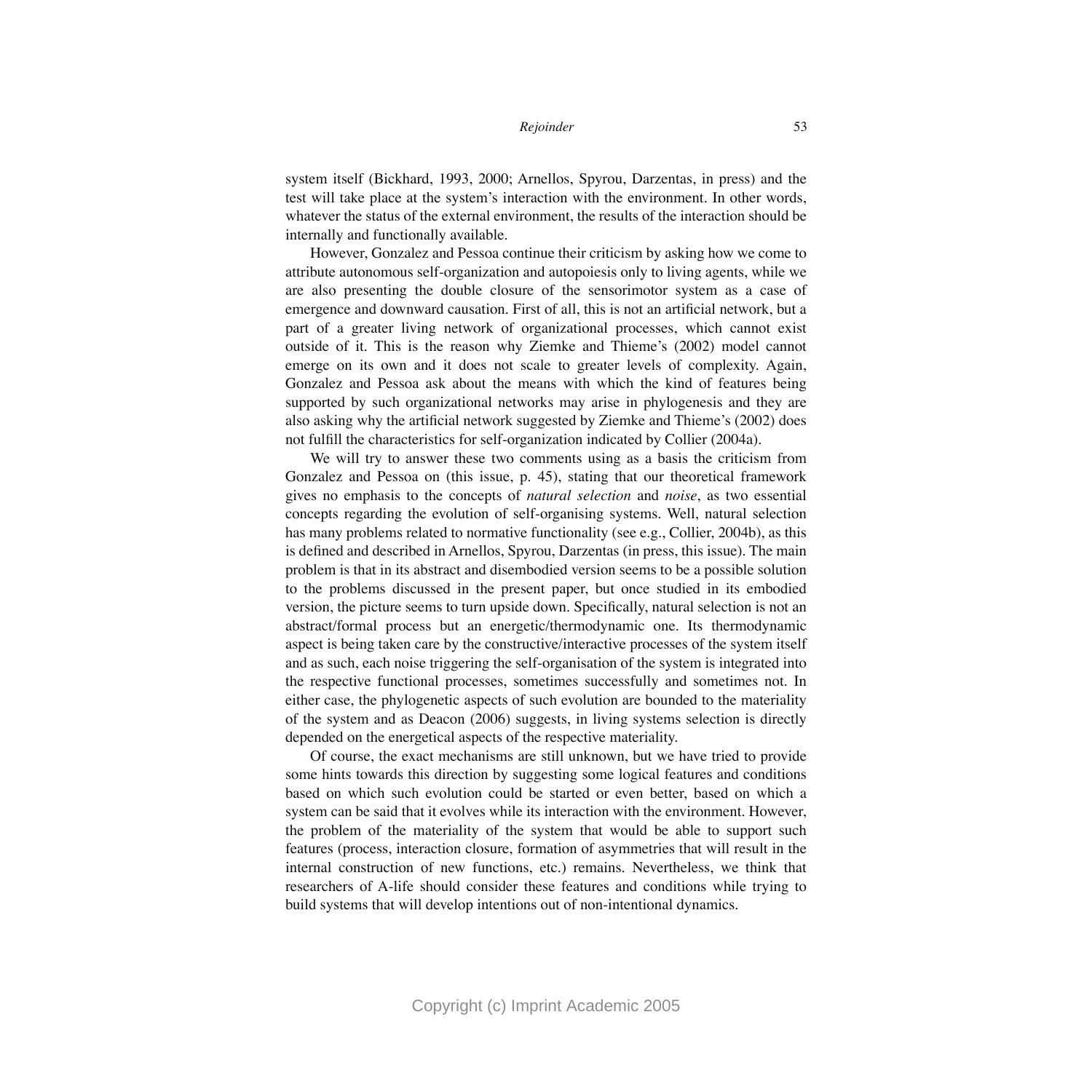## **5 Meaning is Emergent and has a Functional Substratum**

Gonzalez and Pessoa agree that meaning should have a functional substratum and that the respective functionality should be emergent in the interaction with the environment. But they seem to strongly criticize the suggested framework as being mixed up with problematic *internalist representational* conjectures (this issue, p. 47). Well, we think that this is due to a misunderstanding due to their missing out the descriptive and explanatory power of the notion of interaction, as well as of the feature of normativity. Let us start from the latter.

Although we do say that "internal productive interrelations acquire a cohesive functional meaning in a collective way, since they contribute to the overall maintenance of the system" (this issue, p. 23), we do not adopt a pansemiotic position. As it is thoroughly explained in Arnellos, Spyrou, Darzentas, meaning is expressed through the choice of a certain function in the light of several possible choices and with respect to a purpose of the system. In this perspective, any cohesive system at the level of self-maintenance cannot be said to express meaning other than the one defined at the level of its respective functional norms (see section 3). This should be a satisfying answer to what happens in "simple" self-organizing systems that do not have a nervous system.

And now let's turn to the issue of the *internalist representational* conjectures. Bickhard's interactivist model, which we have tried to integrate in the suggested framework regards recursively self-maintaining systems – systems with more than one function at their disposal and systems which have already a functional substratum – as exhibiting certain functional norms. In general, each interaction of such systems with their environments will result in a specific internal outcome for the set of subsystems engaging in the specific interaction. We have specifically stated in section 2.4 that these outcomes depend both on the functional organization of the subsystems and on the environment. These outcomes create a differentiation in a way that they predicate the existence of a certain type of environment. So, either constructively or realistically, this differentiation is the only epistemic contact of the system with its environment.

But this differentiation does not provide any representational content as it is not considered as a representation in the suggested framework. So, there is not any internalistic representational conjecture. On the contrary, what we really have at this case is a functional state of the respective subsystems which is evolutionary connected to other functional processes of the system. These processes are forming a functional cohesion since we consider a recursively self-maintaining system. According to what has been mentioned in section 3 (this paper) this integrated functionality serves some purposes, in spite of their unintentional basis. These purposes may just be of the kind with which the system maintains itself, or as Bickhard (1993, 2000) suggests, it may be a simple goal system where a certain process, whose conditions of operation are driven by the environment, may direct the flow of operation to another process, which may either redirect the flow to the former process or outside the system. This is the simplest type of a goal-oriented system and it can be found in living and in non-living

Copyright (c) Imprint Academic 2005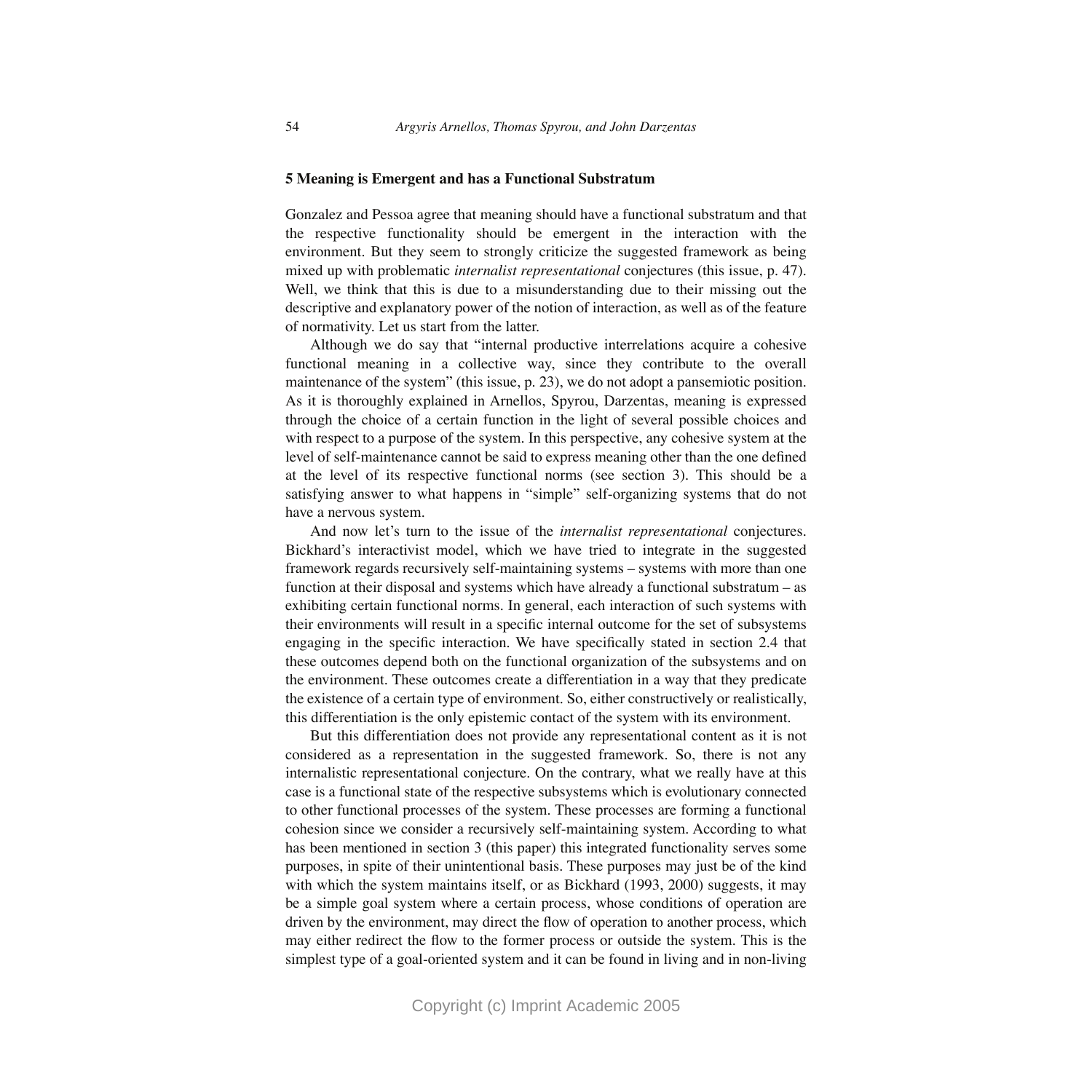### *Rejoinder* 55

systems. What needs to be clearly understood is that the possibility of this redirection of operation between these two processes, or between many more processes in more evolved systems creates a *representational content* which emerges in the system's interaction with the environment.

The representations that will emerge depend both on the system and on the environment. Moreover, these representations should be considered as the anticipation of the system regarding its interactive capabilities towards the respective environment. As the system develops new representations, it further develops new anticipations and hence, normative functionality emerges. Therefore, it is totally wrong and misleading to consider a continuous modulation of action, taking place in a context of downward causation and based on any interactive context, while being driven by the system's norms, as an internalist representation.

At this point one should note that in the pragmatic context, a representation could be wrong. This is true and at this point Gonzalez and Pessoa are right to argue in favor of the adoption of mechanisms of learning. We have deliberately leaved learning out of the picture, as it was implicitly assumed when we mentioned that the interactive capabilities of the system, that is its anticipation may be inappropriate and this is an error which should be detectable by the system itself. So, we agree with Gonzalez and Pessoa that learning is necessary, as we have extensively mention elsewhere (Arnellos, Spyrou, & Darzentas, 2007, in press). But there can be no learning unless the system has a functional organization where any representational error would be internally detected and also available to the system itself. In this perspective, any kind of learning, (via communication with others, training, etc.) requires a capacity of constructing anticipations and representational content with a reference to a certain purpose. In other words, it requires a communication via meaning though the respective functional structures (Arnellos, Spyrou, & Darzentas, 2007).

At this point we are ready to answer to the last question posed by Gonzalez and Pessoa, namely whether "artificial systems could evolve in such a way that they would autonomously acquire learning mechanisms with indicators of relevant information in their selective interaction with the external world?" (this issue, p. 48). As we mentioned in section 3, the emergence of normativity takes place on the basis of primitive functional norms, which may even correspond to the fundamental purpose of self-maintenance, which in turn may be purely unintentional and based solely on the properties of the physical system under consideration. Nevertheless, according to the suggested framework, this is the functional norm upon which the emergence of other more developed norms will take place. As such, it seems that the condition to be satisfied is the evolution of newer purposes on the basis of a purpose denoting *selfinterest*, independently whether it is a living or a non-living system.

A characteristic example of such a system is the "Big-Dog" (http:// www.bostondynamics.com/content/sec.php?section=BigDog). Although not the result of endogenous evolution, this can be considered as an artificial agent that serves the self-interest of not falling down. Is this enough in order to be characterized as autonomous? The answer is negative based on our framework, but its functional norm

Copyright (c) Imprint Academic 2005